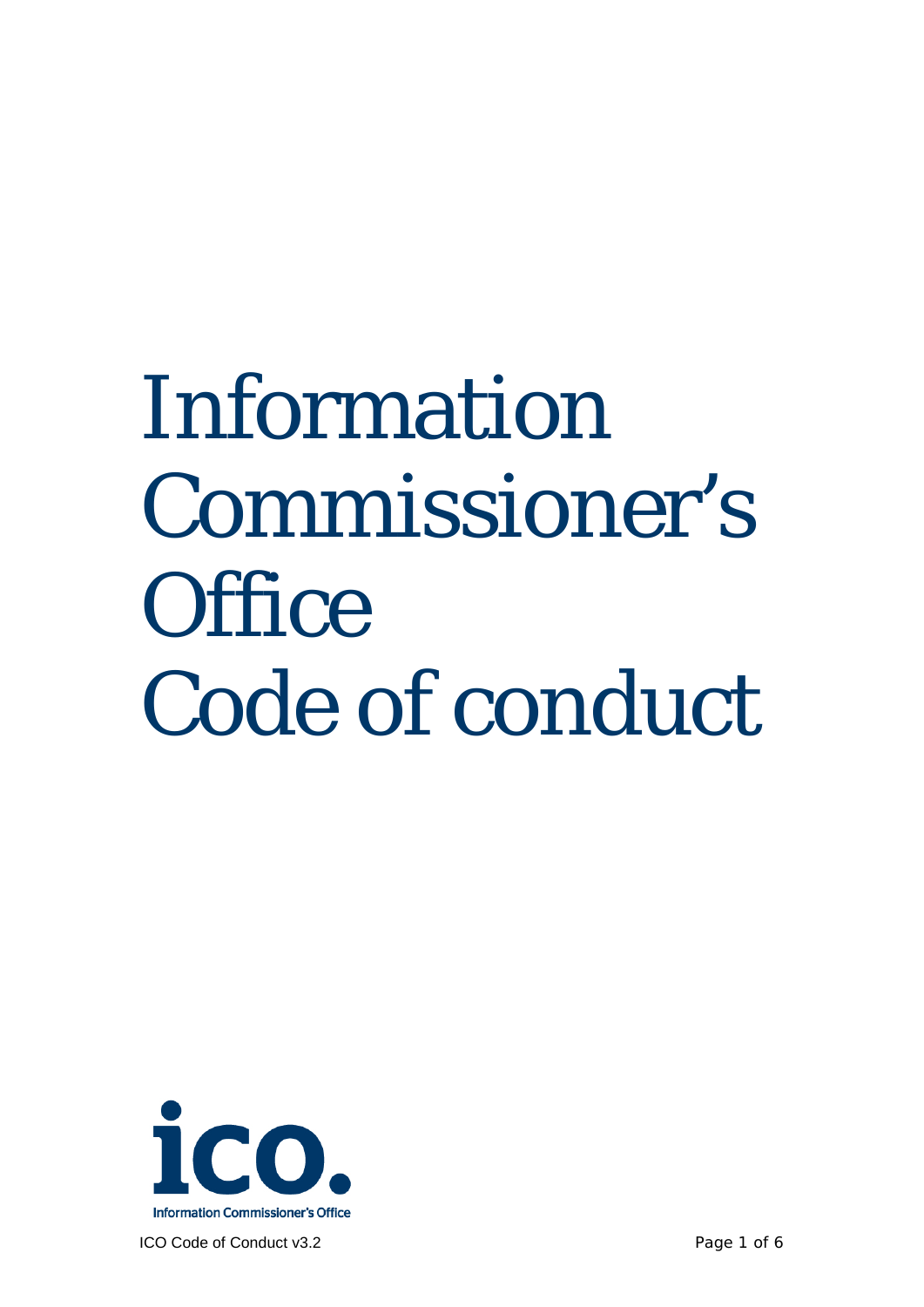| 1.  | <b>Scope</b>                                                                                                                                                                                                                                                                                                                            |
|-----|-----------------------------------------------------------------------------------------------------------------------------------------------------------------------------------------------------------------------------------------------------------------------------------------------------------------------------------------|
| 1.1 | This Code forms part of your terms and conditions of service, breaches<br>of which may be the subject of disciplinary action.                                                                                                                                                                                                           |
|     | The Code sets out the standards of behaviour and conduct expected of<br>you, as an ICO employee. It draws on the recommendations of the<br>Committee on Standards in Public Life, chaired by Lord Nolan, and has<br>parallels with the Civil Service Code.                                                                              |
| 2.  | Your duties and responsibilities                                                                                                                                                                                                                                                                                                        |
| 2.1 | You are asked to familiarise yourself with the contents of the Code and<br>act in accordance with the principles set out in it.                                                                                                                                                                                                         |
| 2.2 | You have a duty to:<br>a) discharge public functions reasonably and according to the law;<br>and                                                                                                                                                                                                                                        |
|     | b) recognise ethical standards governing particular professions.                                                                                                                                                                                                                                                                        |
| 2.3 | You should be aware:<br>a) of your accountability to the Commissioner whom you serve;<br>and                                                                                                                                                                                                                                            |
|     | b) of the respective roles of the sponsor department and the<br>Commissioner as set out in the Management Agreement; and<br>c) that the Commissioner is ultimately accountable to Parliament<br>for his or her independence, effectiveness and efficiency.                                                                              |
| 2.4 | You are asked to conduct yourself at all times with integrity,<br>impartiality, objectivity, honesty and in accordance with the ICO<br>values.                                                                                                                                                                                          |
| 2.5 | You should not deceive or knowingly mislead the Commissioner, our<br>sponsor department, Ministers, Parliament or the Public.                                                                                                                                                                                                           |
| 3.  | <b>Conflicts of interest</b>                                                                                                                                                                                                                                                                                                            |
| 3.1 | You should abide by the rules adopted by the Commissioner in relation<br>to private interest and possible conflict with public duty, the disclosure<br>of official information and political activities.                                                                                                                                |
| 3.2 | You should not misuse your official position, or information acquired<br>during the course of your duties, to further your private interests or<br>those of others.                                                                                                                                                                     |
| 3.3 | If you are a member of the senior management team, or a member of<br>staff who is either working on a contract or dealing with issues which<br>could raise matters of substance, you should ensure that any possible<br>conflicts of interest are identified at an early stage and that<br>appropriate action is taken to resolve them. |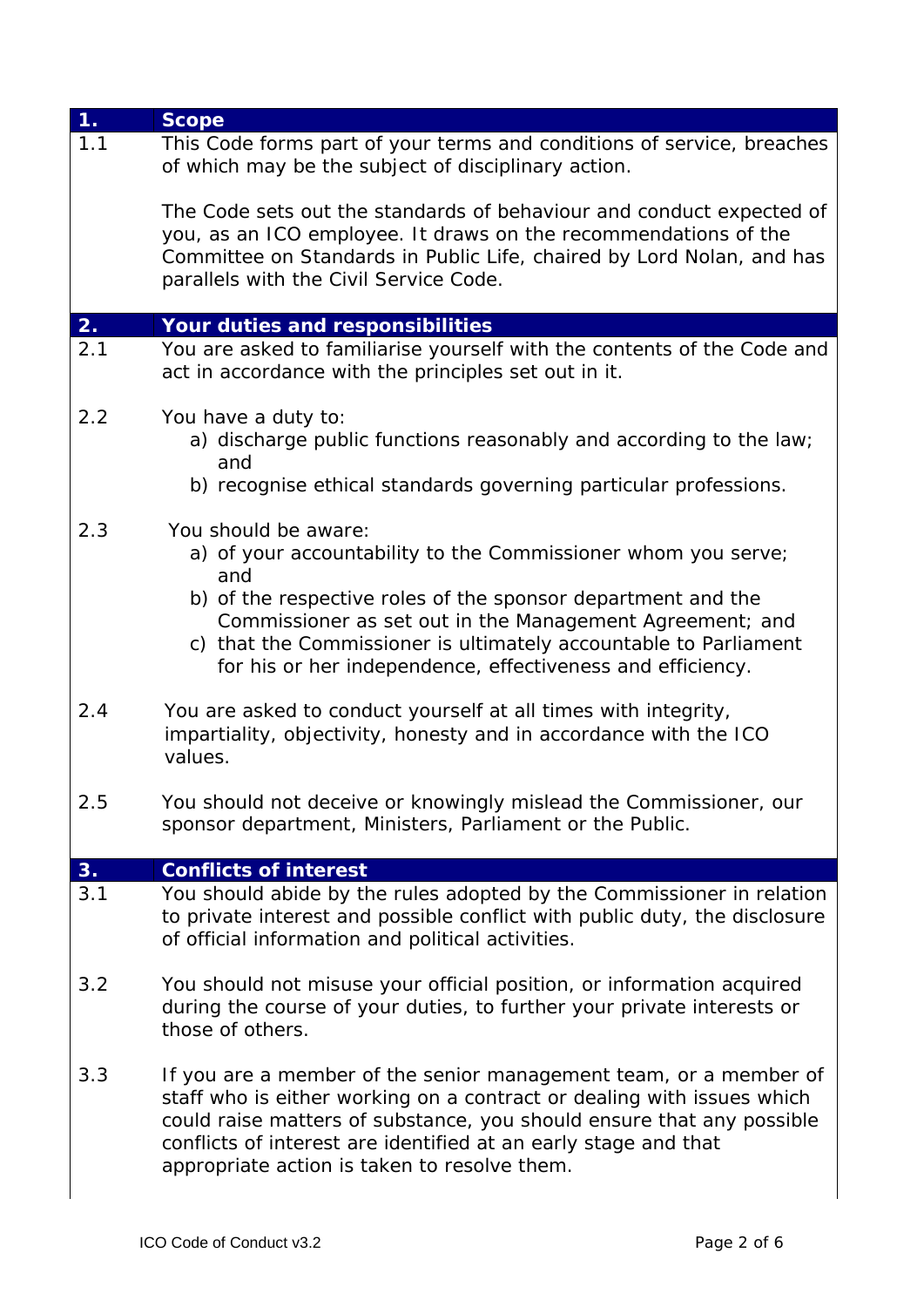- 3.4 *In short, you must avoid undertaking activities which could call into question your independence and ability to deal with a matter fairly and appropriately.*
- 3.5 Conflicts of interest could, for example, include:
	- dealing with a case with which you have a vested interest in the outcome of the ICO's findings, such as a case raised by a relative or friend;
	- working on a matter which involves an external organisation with which you have close dealings, such as a matter involving a school where you are one of the governors;
	- involvement in a procurement exercise where you have a personal or financial interest with an organisation which is tendering for work with the ICO;
	- undertaking additional employment which may have a bearing on the ICO's work, such as advising an organisation about data protection legislation as a consultant.
- 3.6 The above list is illustrative and you are expected to raise any potential conflicts of interest with your manager as soon as they may be apparent.
- 3.7 You are required to inform the ICO, via Human Resources, of any secondary paid employment, Directorships or Non-Executive positions that you are undertaking or seek to undertake.
- 3.8 You should also ensure that Human Resources are informed of any voluntary or unpaid activities which may be reasonably viewed as having potential to cause a conflict of interest with your work with the ICO.
- 3.9 If you have any doubts about possible conflicts of interests you should in the first instance discuss your concerns with either a Human Resources Manager or the Head of Organisational Development.

## **4 Political activities**

- 4.1 The ICO has a policy and procedure regarding party political activities. If you are involved in such activity it is essential to read and comply with this policy to help ensure that the ICO's impartiality and independence is not compromised. It is essential that you conduct your duties to the best of your ability in a way which maintains political impartiality and is in line with the requirements of this code, no matter what your own political beliefs may be.
- 4.2 The policy can be found on the staff intranet under policies and procedures.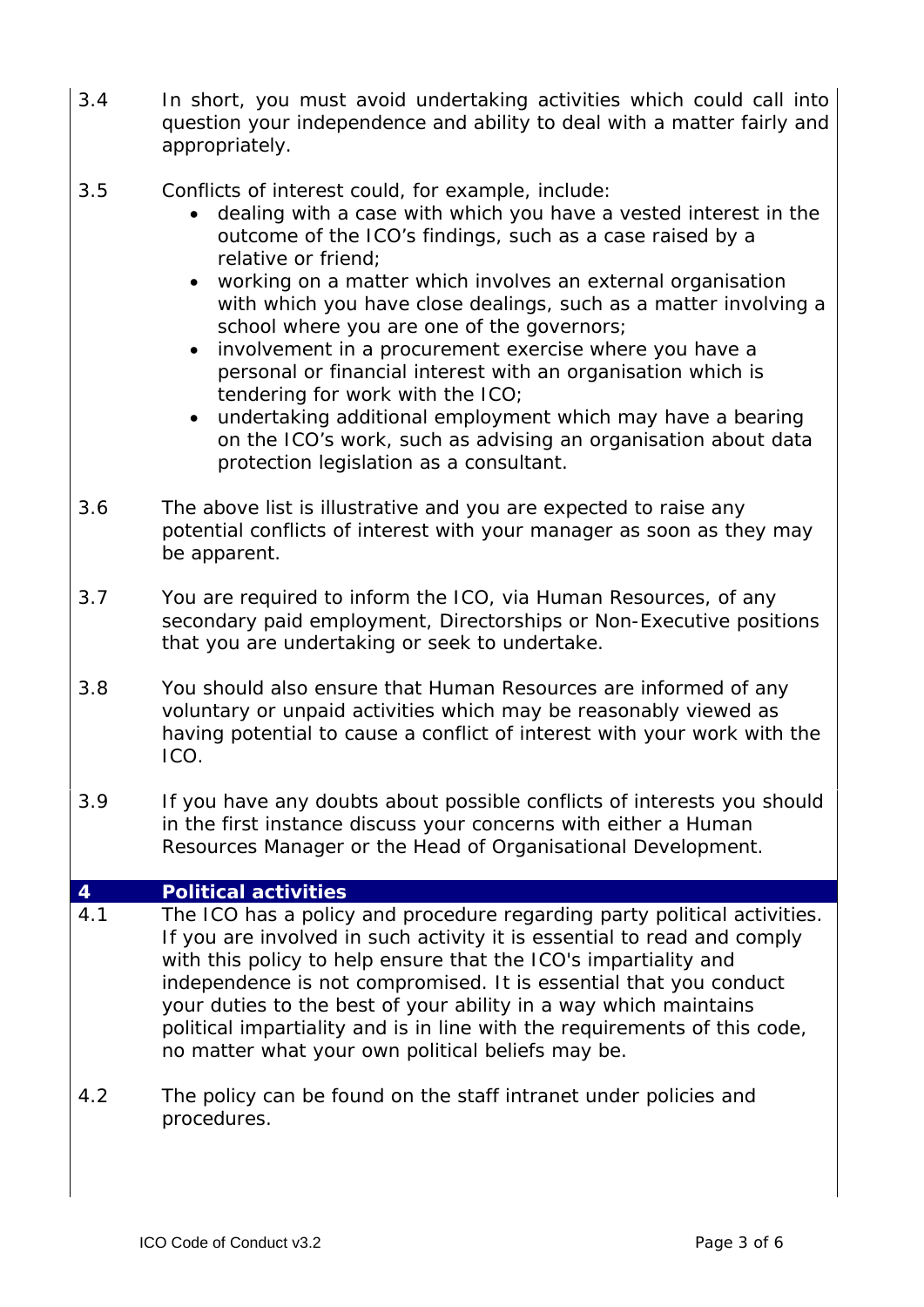| 5 <sup>1</sup> | <b>Integrity</b>                                                                                                                                                                                                                                                                                                                                               |
|----------------|----------------------------------------------------------------------------------------------------------------------------------------------------------------------------------------------------------------------------------------------------------------------------------------------------------------------------------------------------------------|
| 5.1            | You should not use your official position to receive, agree to accept or<br>attempt to obtain any payment or other consideration for doing, or not<br>doing, anything or showing favour, or disfavour, to any person or<br>organisation.                                                                                                                       |
| 5.2            | You should not receive benefits of any kind from a third party which<br>might reasonably be seen to compromise your personal judgement<br>and integrity.                                                                                                                                                                                                       |
| 5.3            | Under the Bribery Act 2010 you may, as an employee of the<br>Commissioner, be required to prove that the receipt of payment or<br>other consideration from someone seeking to obtain a contract is not<br>corrupt.                                                                                                                                             |
| 5.4            | You are required to follow all relevant policies and procedures which<br>govern the integrity required of an ICO employee, for example the<br>ICO Gifts Policy, the Political Activities Policy, Whistleblowing Policy<br>and Disciplinary Policy and Procedure.                                                                                               |
| $\mathbf{6}$   | <b>Relations with the public</b>                                                                                                                                                                                                                                                                                                                               |
| 6.1            | If, during the course of your duties, you are required to deal with the<br>affairs of the public you should do so empathetically, efficiently,<br>promptly and without bias or maladministration. At all times you<br>should offer the public the highest standards of conduct and service.                                                                    |
| 7 <sup>1</sup> | <b>Effective use of resources</b>                                                                                                                                                                                                                                                                                                                              |
| 7.1            | You should endeavour to ensure the proper, economical, effective and<br>efficient use of resources.                                                                                                                                                                                                                                                            |
| 8              | <b>Official information</b>                                                                                                                                                                                                                                                                                                                                    |
| 8.1            | Under common law you are required to undertake a general duty of<br>confidentiality. You are required to protect official information held in<br>confidence.                                                                                                                                                                                                   |
| 8.2            | Nothing in the Code should be taken as overriding existing statutory<br>or common law obligations to keep confidential, or in appropriate<br>cases to disclose, certain information.                                                                                                                                                                           |
| 8.3            | Subject to this provision, staff should act in accordance with relevant<br>procedures regarding access to official information. Particular attention<br>must be drawn to the requirements of s132 of the Data Protection Act<br>which establish offences for knowingly or recklessly obtaining or<br>disclosing personal information without lawful authority. |
| 8.4            | Likewise, you are required to note s.77 of the Freedom of Information<br>Act which establishes an offence of altering official records with intent<br>to prevent disclosure.                                                                                                                                                                                   |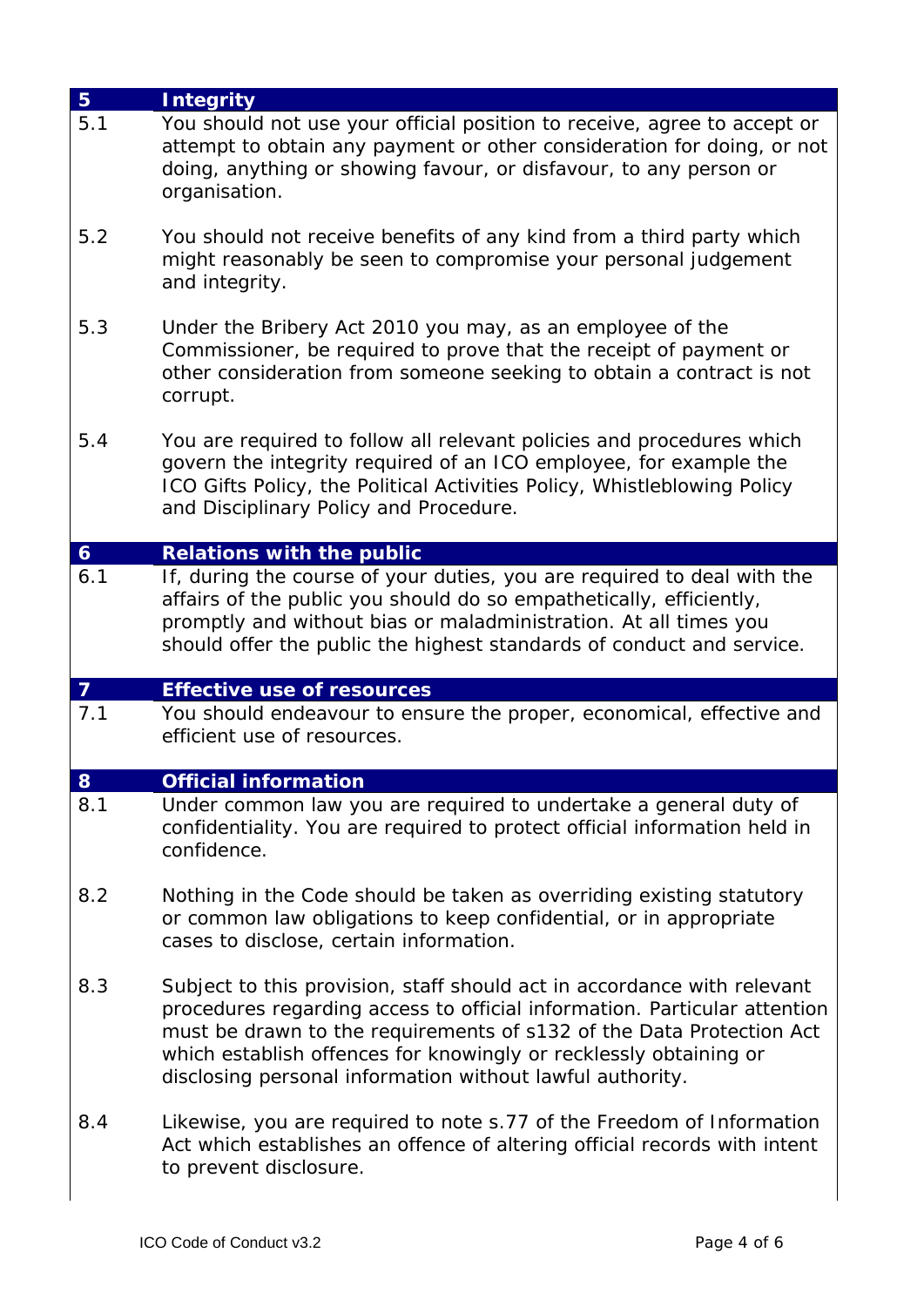- 8.5 Staff must note that the duty of confidentiality applies across all forms of communication, including social media, used both in official and personal capacities.
- 8.6 Confidential information obtained in connection with ICO business must not be distributed or commented upon outside the organisation.

## **8 Staff concerns about improper conduct**

- 8.1 The Committee on Standards in Public Life recommended that each Non-Departmental Public Body should nominate an official or board member who would be entrusted with the duty of investigating staff concerns about issues raised confidentially.
- 8.2 If you believe you are being required to act in a way which:
	- is illegal, improper, or unethical;
	- is in breach of a professional code;
	- may involve possible maladministration, fraud or misuse of public funds; or
	- is otherwise inconsistent with this Code;

you should either raise the matter through the management line or else approach, in confidence, one of the Deputy Commissioners who are entrusted with the duty of investigating staff concerns about illegal, improper or unethical behaviour.

- 8.3 You should also draw attention to cases where there is evidence of irregular or improper behaviour elsewhere in the organisation, but where you have not been personally involved, or if you are required to act in a way which, for you, raises a fundamental issue of conscience.
- 8.4 If you have reported a matter covered in the above paragraph and believe that the response does not represent a reasonable response to the grounds of your concern, you may report the matter directly to the Commissioner.
- 8.5 If you feel that the people within the office with whom you could normally raise the issue are parties to, or supportive of, the behaviour causing concern, you may report the matter to:
	- The chair of the ICO's Audit Committee, Ailsa Beaton, who is a non-executive member of the ICO's management board. She can be contacted at [redacted]
	- Our Head of Internal Audit at Mazars, Peter Cudlip, who can be contacted on [redacted]
- 8.6 The process for raising concerns about the conduct of the organisation is set out in more detail in 'Speak Up' the ICO's Whistleblowing Policy.